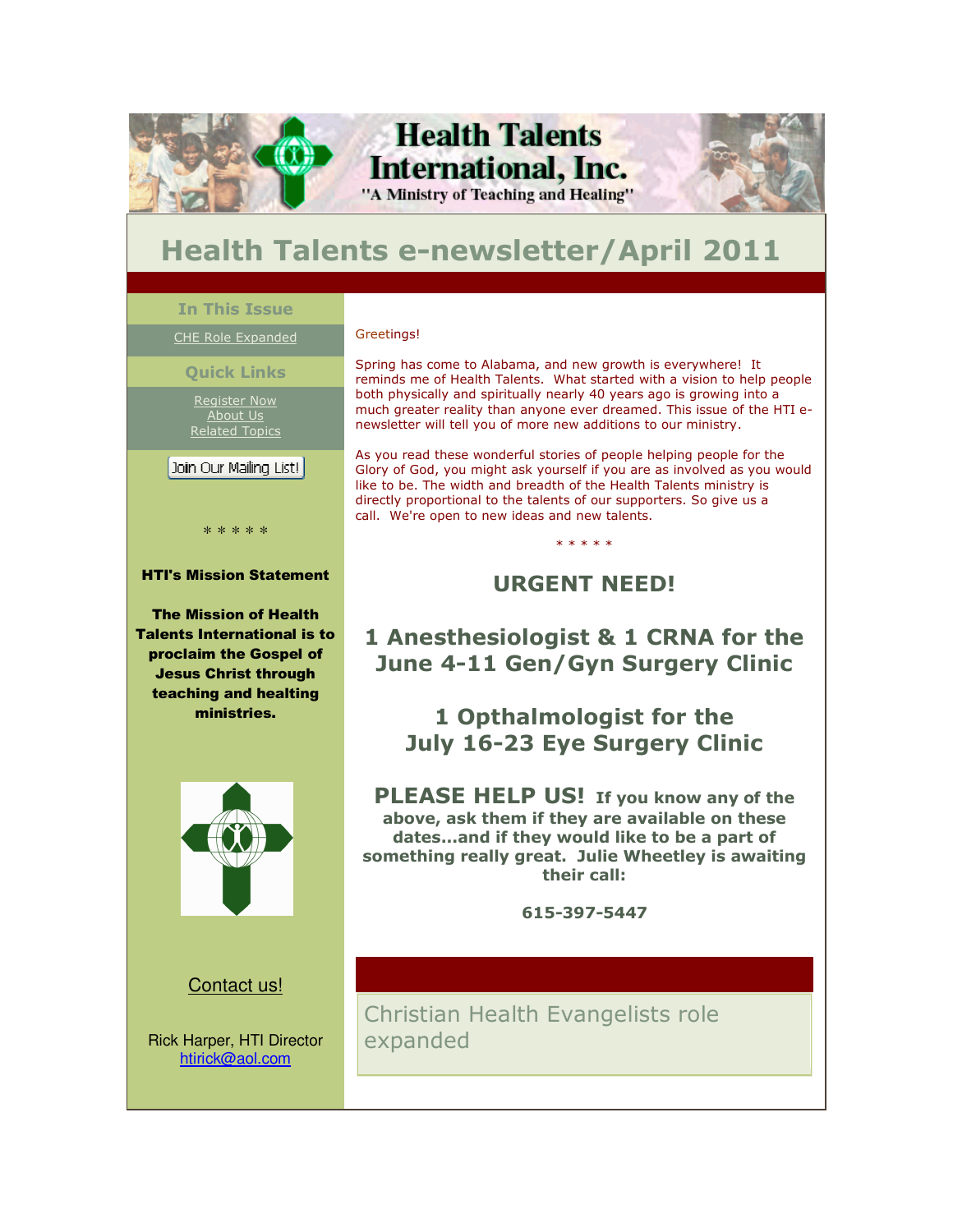Julie Wheetley Recruiting Director juliecarmen@gmail.com

\* \* \* \* \*

### Missionary Blogs

Kemmel & Dr. Lisa kemmelandlisa.blogspot.com

Sheri Kretzschmar sheriinguate.blogspot.com

\* \* \* \* \*

### 2011 Trip Schedule

April 9-16 - Gen/Gyn Surgery

May 13-18 - El Salvador Mobile Medical/Dental

June 4-11 - Gen Surgery

July 6-11 - Mobile Medical/ Dental

July 16-23 - Eye Surgery

August 6-13 - General, ENT and Plastic Surgery

Sept 3-10 - Gen/Gyn Surgery

Oct 1-8 - Gen/Gyn Surgery

Nov 2-7 - Mobile Medical/ Dental

Nov 19-26 - Eye Surgery



HTI's Christian Health Evangelists (CHEs) Ivan Yachi (left)

and Oscar Mejia (right) work very hard every day to broaden the impact that Health Talents has in the Clinica Ezell area. They also spend time studying so they can provide the best info available about a wide range of health topics. They are both learning English so they can communicate better with visiting team members and with personnel from the Agricultural Department of the University of Tennessee, Knoxville, who have been quite instrumental in our developing this ministry.

Their most recent effort has been to go into ABC homes and schools to deliver the new water filters and teach the importance of clean drinking water. While there they educate the families and students in the proper use and care of the filters.

The first step in our new agriculture initiative was to build a garden "lab" on the Clinica Ezell grounds. It is now a veritable "Garden of Eden" with its wide variety of vegetables growing, like squash, melons, beets, many kinds of peppers, beans, and corn. Ivan and Oscar use it to teach better agricultural techniques to enhance nutrition. They are focusing initially on La Florida, the povertystricken village where the majority of the villagers are former migrant workers.

For better pulmonary health, they've been been placing smokeless woodburning stoves in the homes of families that need them. The cost of the stoves is shared by the families themselves, and the family members benefit from a smoke-free environment. A much appreciated added bonus is that the stoves use 80% less wood.

We are very excited about the work of Oscar Mejia and Ivan Yachi. Their efforts will serve to increase the general level of understanding of how great a role prevention plays in good health.

### **Diabetes** Classes... in Full Swing

A common health problem among the Maya is diabetes. As we all know, diabetes can become very nasty if it is not treated properly. HTI's caregivers



have come to understand that the average patient does not have a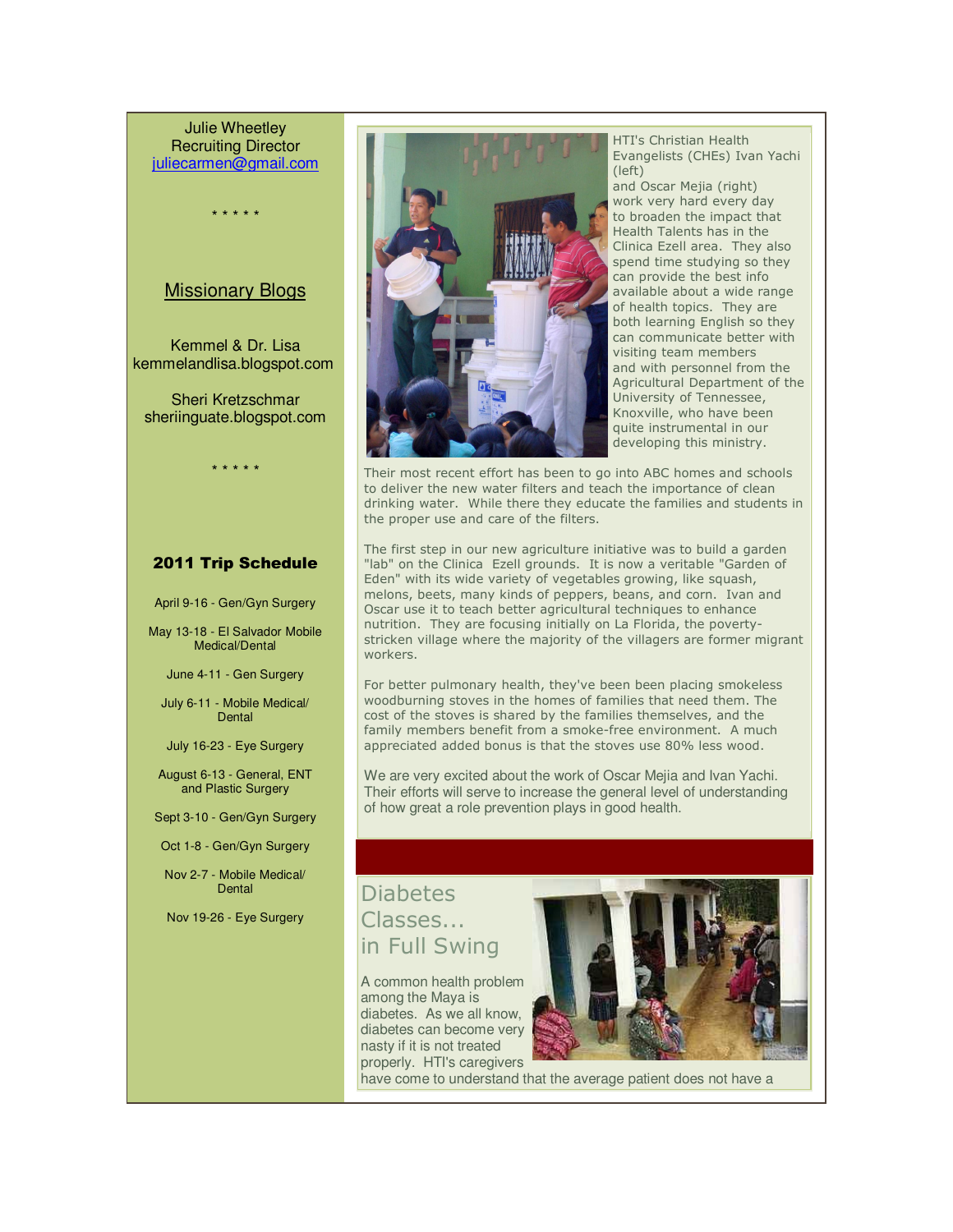good understanding of what diabetes is and why it is important to do certain things. Thus, Dr. Lisa and Kemmel Dunham and nurse Sheri Kretzschmar are trying to change that. Sheri is preparing the lessons and doing the teaching, while Dr. Lisa handles the medical aspects with the patients.

Fueling this desire to educate their patients is the continuing problem of patient compliance. Sheri told of one lady who had been coming to the clinic for several months but had not been able to get her blood sugar under control. Sometimes when she came, her mouth was so dry it was difficult for her to talk. Last month her glucose reading was 467... last week it was 147! Sheri said that after getting a lot of individual instruction, the woman said that she thinks she now finally understands the diet. Success is sweet...no pun intended!

The first class was held in Chuchipaca. The program they designed is a series of three Diabetic Classes focusing on diet, exercise and medication. They plan to rotate the subject matter monthly. As they were setting up, they were told that there were a lot of people waiting and they might not all fit in the classroom (see picture above). Sheri responded, "Isn't that a terrible problem to have!" There was a good deal of discussion and questions/answers throughout the class. Everyone left feeling that the time spent was very worthwhile.



### Kingdom News

We stand in awe of how God works, day after day. Our latest experience was when **Ivan Yachi** moved his family from Guatemala City back to his hometown of Montellano, where Clinica Ezell is located. Last summer he began attending a Bible study that was being held in his mother's home. It wasn't

long before he felt the desire to be baptized. About two weeks ago his lovely wife, **Brenda**, decided that she, too, wanted to accept Jesus as her Lord. Now they have a lovely Christian family, serving God together as they raise their two beautiful children, **Gaby** and **Oliver**, to know God. We feel very blessed to have them on the HTI team.

## **Matching Gift Challenge 2011**

Health Talents has received an \$8,000 matching gift challenge from a foundation wishing to support our Bates Scholarship Program for students in Central America studying medicine and dentistry. In early February representatives from the Foundation met with Carlos Baltadono and two of our current scholars who are studying dentistry, Manuela and Aura.